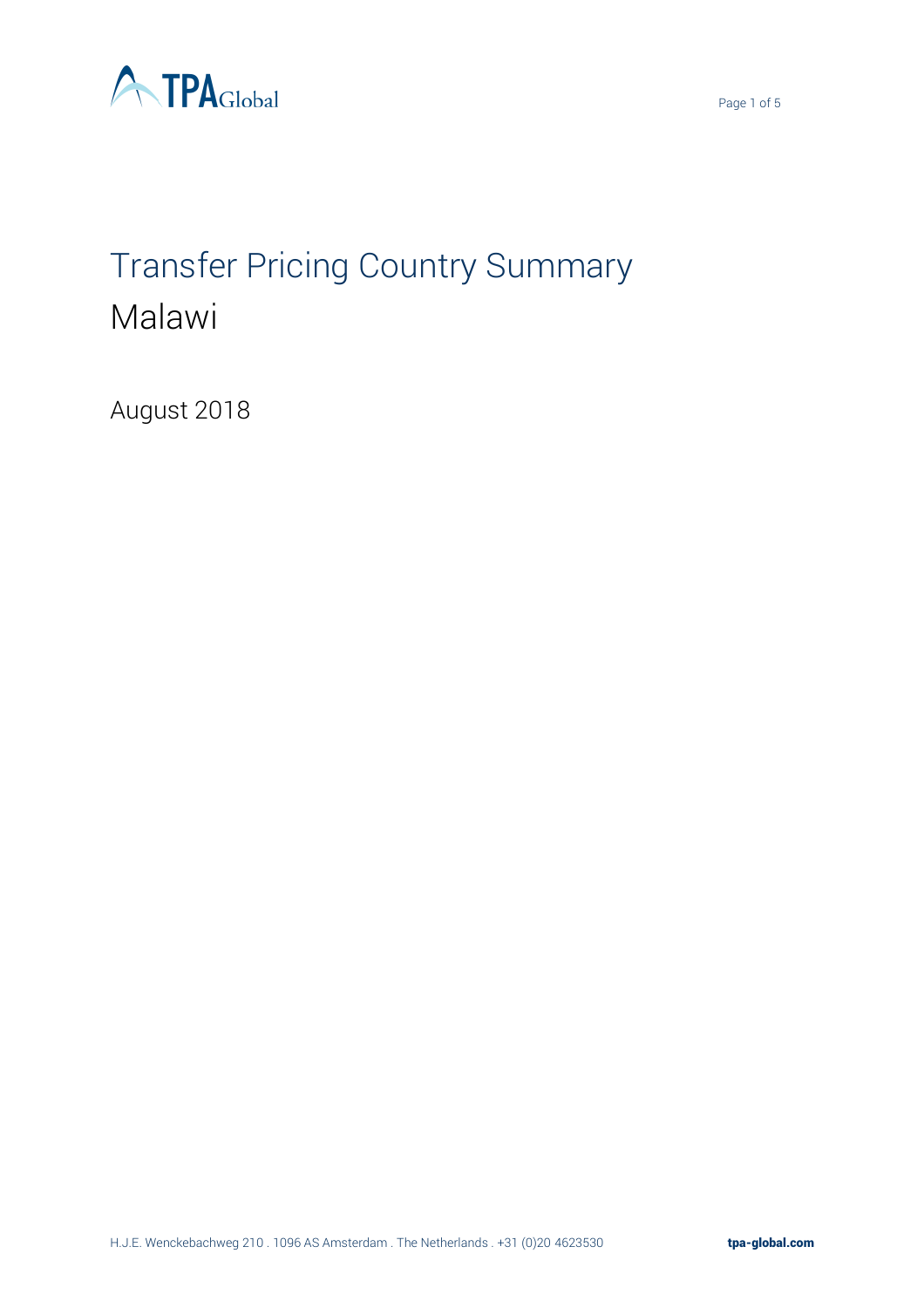

# **Legislation**

## Existence of Transfer Pricing Laws/Guidelines

The Malawian TP regulations that was contained in Chapter 41:01(Taxation Act) of the Income Taxation Act, 'Taxation Transfer pricing regulation 2009', was replaced by new legislation on transfer pricing on 1 July 2017. This regulation provides guidelines for determining the arm's length price for supply and transfer of goods and services; administrative rules, including the types of records and documents required by the commissioner general of taxes. Per the new requirements, taxpayers have to prepare a contemporaneous transfer pricing documentation. The TP regulation applies to domestic and cross-border transactions between related persons, and are based on OECD Transfer Pricing Guidelines for Multinational Enterprises and Tax Administrations (OECD Guidelines).

The updated regulations are contained in two Government notices:

- − Transfer pricing documentation regulations (Government Notice No. 36), and
- − Transfer pricing regulations (Government Notice No. 37).

## Definition of Related Party

There is no relationship threshold for Transfer Pricing regulations in the Act to apply. The regulations simply applies to the sale or purchase of goods; and lease of tangible assets; the transfer, purchase or use of tangible assets; the provision of services; the lending or borrowing of money; and any other transaction that may affect the profit and loss of the enterprises involved.

The regulations include a number of paragraphs that specifically concern intra-group services. In line with the OECD guidance on intra-group services, an intra-group service charge shall be considered consistent with the arm's length principle where:

- − It is charged for a service that is actually rendered;
- − The service provides, or was expected to provide, the recipient with economic or commercial value to enhance its commercial position;
- − It is charged for a service that an independent party in comparable circumstances would have been willing to pay for or would have performed in-house; and
- − Its amount corresponds to that which would have been agreed upon between independent parties in comparable circumstances.

## Transfer Pricing Scrutiny

In a bid to scrutinize and enforce its TP regulation, the Malawian Revenue Authority (MRA) has a service with 500 employees in more than 15 field offices. This aggressive enforcement of the TP regulations revealed that many MNCs are not fully compliant with the transfer pricing rules. The MRA has equally demonstrated an efficient and proactive interest in capacity building geared at educating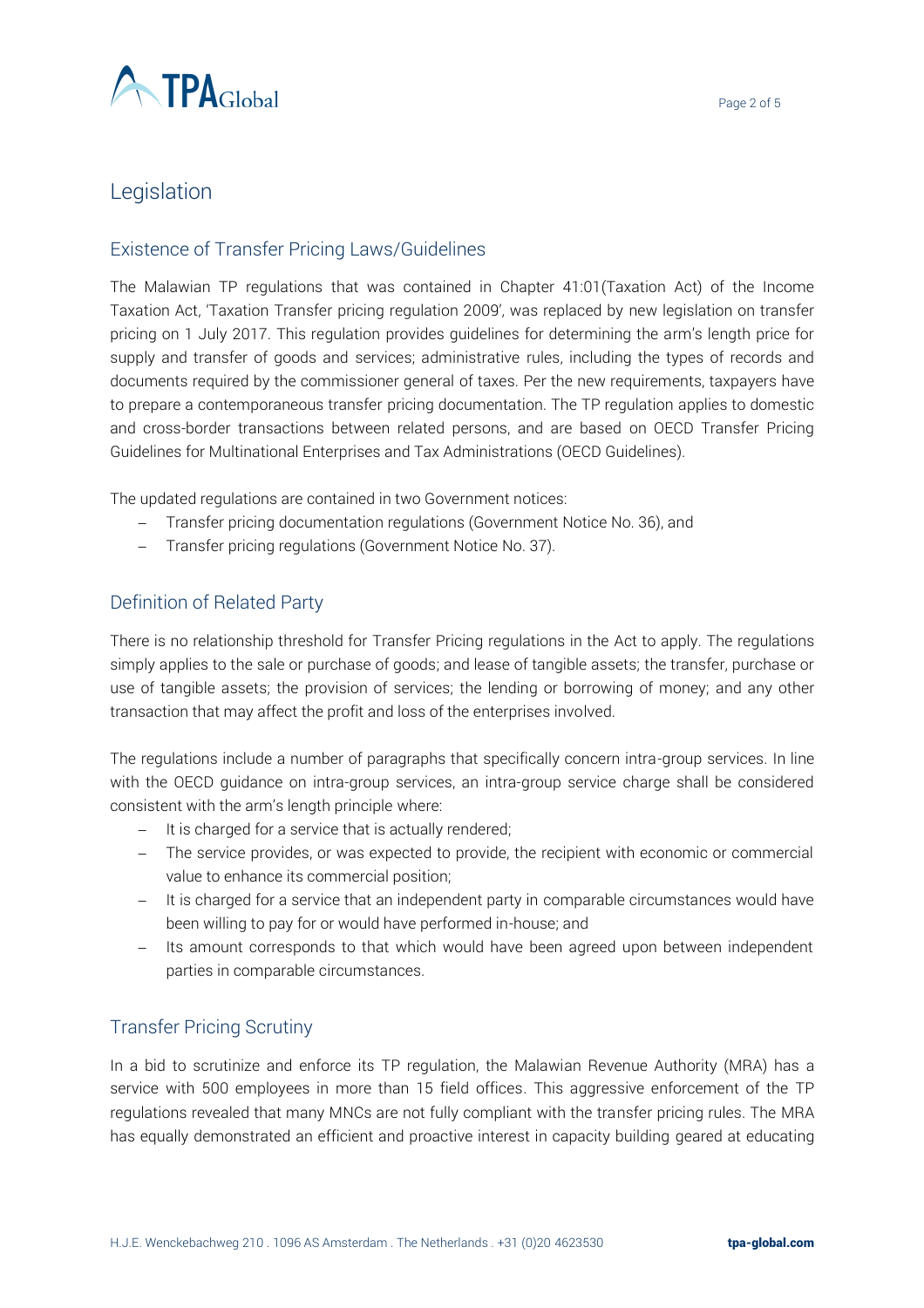

staffs capable of handling transfer pricing issues, hence its active participation at the African Tax Administration Forum (ATAF).

### Transfer Pricing Penalties

Any person who fails to comply with the transfer pricing documentation requirements shall be liable to an initial penalty not exceeding the Malawi Kwacha equivalent of 1,400 US Dollars at the prevailing exchange rate. Subsequent penalties will be imposed in an amount not exceeding the Kwacha amount equivalent of 2,100 US Dollars at the prevailing exchange rate for every month while the failure continues.

#### Advance Pricing Agreement (APA)

There is currently no APA applicable in the Malawian TP rules.

#### Safe Harbor

In Malawi, a deemed dividend tax may be imposed where the debt-to-equity ratio exceeds 3:1. The antiavoidance rules cover every aspect of tax avoidance, from thin capitalization to transfer pricing and to any transaction deemed conducted for the purpose of tax avoidance or reduction of the tax liability for any tax year.

# Documentation And Disclosure Requirements

#### Tax Return Documentation

The Malawian tax authorities' reserve the right to request for the submission of tax documentation. The annual tax return must be filed and any balance paid within 180 days of the company's year-end. On the other hand, provisional tax is due quarterly, within 30 days of each quarter. The commissioner may also require a return filed within a short notice of 30 days, upon receipt of notice by the taxpayer. Consolidated returns are not permitted and each company within a group must file its own taxes when due.

#### Level of Documentation

The level of documentation is high but flexible for compliance. In this respect a Malawian company may adopt any date as its accounting year-end. The taxable income is generally taxed in the fiscal year in which the accounting year ends, usually from 1 July to 30 June.

Although there is no requirement to file the transfer pricing documentation, documentation must be submitted within 45 days after a written request issued by the Commissioner General of the MRA.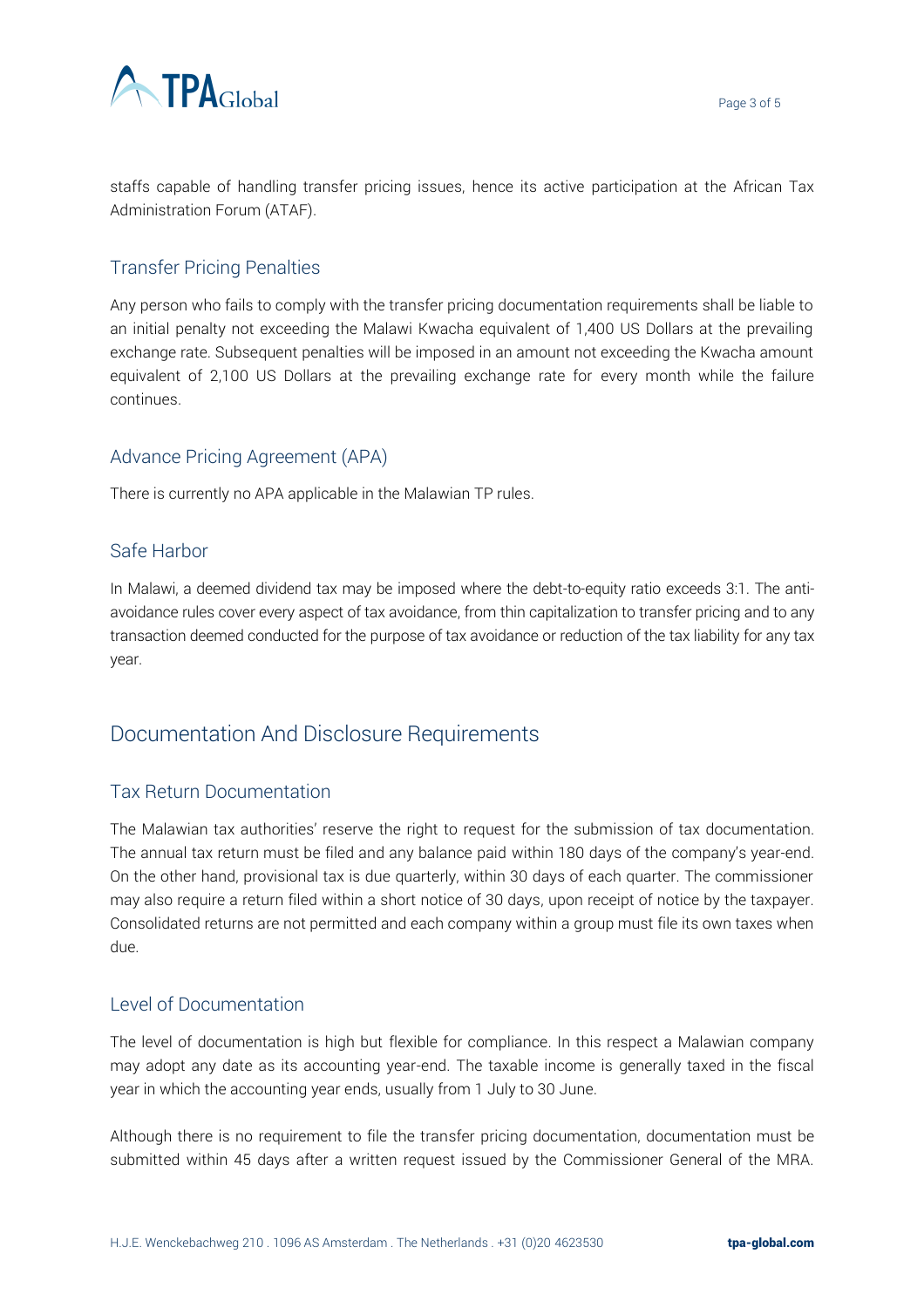

According to the regulation, taxpayers are required to conform to contemporaneous documentation requirements for controlled transactions. The following items are to be included in the documentation:

- − An overview of the taxpayer's business operations and organizational chart;
- − Description of the corporate organizational structure of the group of which the taxpayer is a member and the group's operational structure;
- − Details of controlled transactions including analysis of the comparability factors;
- − Details of the functions undertaken by the connected parties in relation to the controlled transaction;
- − An explanation of the selection of the most appropriate transfer pricing method;
- − Financial statements for the parties to the controlled transaction;
- − A comparability analysis, including a description of the process to identify comparables, basis for rejection of any comparables, any adjustments made, etc.;
- − Details of any industrial analysis, economic analysis, budgets, or projections relied on;
- − Details of any relevant Advance Pricing Agreements or similar arrangements in other countries;
- − Conclusions as to the consistency of the conditions of controlled transactions with the arm's length principle, including any adjustments made to ensure compliance; and
- − Any other documentation or information for the determination of compliance with the arm's length principle.

#### Record Keeping

The Malawian Taxation Act requires businesses/persons to maintain sufficient records of their income and expenditure in order to enable income and allowable deductions readily ascertained. Records must be retained for at least 7 years, after completion of the transaction and acts or operation to which they relate except notified by the Commissioner that its preservation is not required.

#### Language for Documentation

The language of Transfer Pricing documentation in Malawi is the English language.

#### Small and Medium Sized Enterprises (SMEs)

There is currently no special regime in the Taxation Act for Small and Medium sized companies.

#### Deadline to Prepare Documentation

There is no statutory deadline for the preparation of TP documentation.